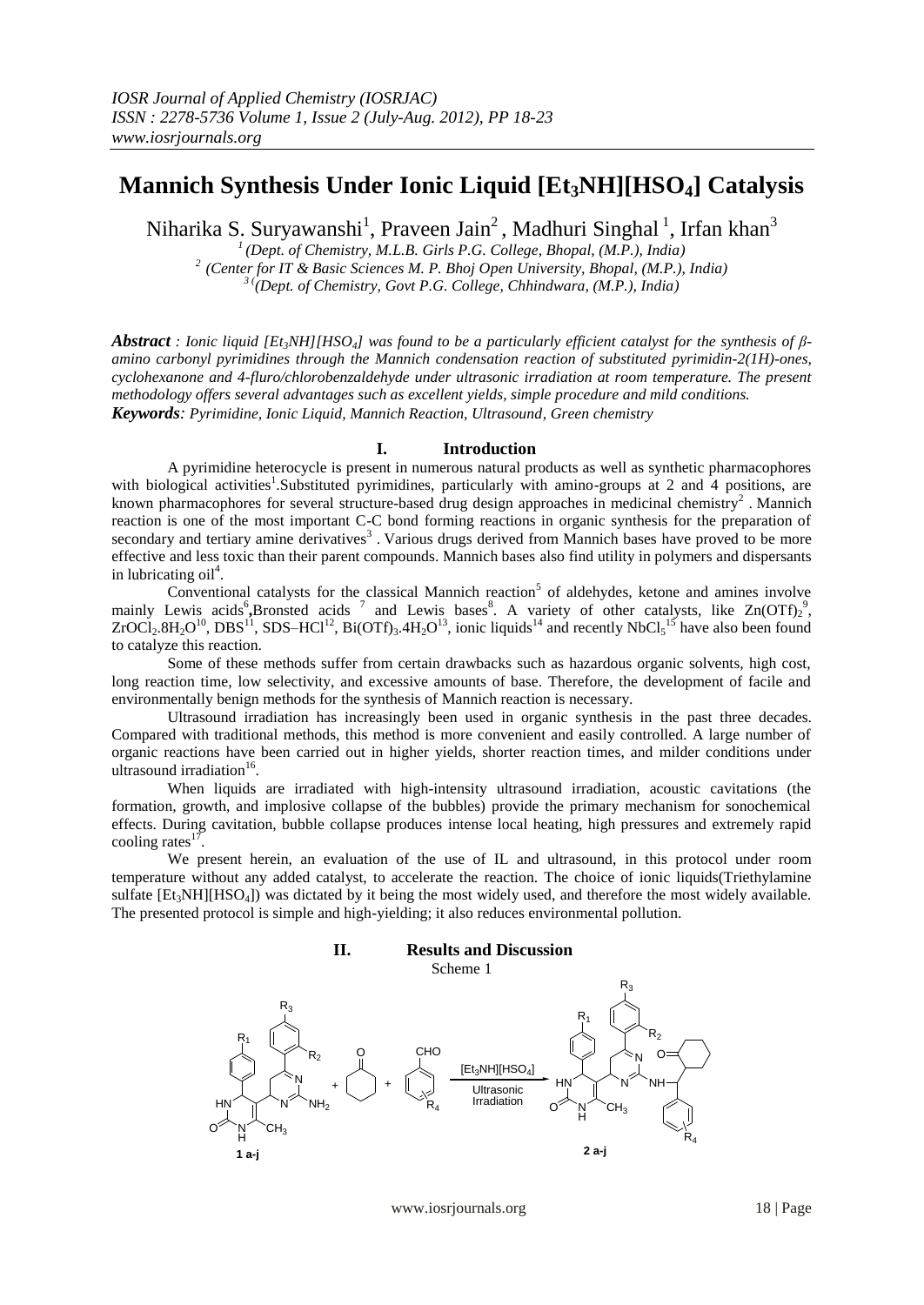# **2.1. Effect of IL concentration:**

Initially, efforts were made towards catalytic evaluation of  $[Et_3NH][HSO_4]$  ionic liquid towards the synthesis of Mannich bases **2a-j**. In an initial endeavor, a reaction was carried out conventionally using 1 equivalent each of 5-(2-amino-4, 5-dihydro-6- phenylpyrimidin-4-yl)-3, 4-dihydro- 6-methyl-4 phenylpyrimidin-2(1H)-one (**1a**), cyclohexanone and 4-flurobenzaldehyde under reflux in methanol for 6-8 hours. This synthetic approach resulted in formation of **2a** with 40% yield. Additional reflux time and lower yields prompted us to explore better options. The same reaction when carried out under the catalysis of ILs, was completed in two hours resulting in formation of **2a** in 70% yield

To further improve the yield and to optimize the reaction conditions, the same reaction was carried out with different proportions of  $[Et_3NH][HSO_4]$  ionic liquid. An increase in the quantity of ILs from 0.25mol% to 1mol% increased the turbidity of the reaction mixture. The yield of compound **2a**, when 0.25%, 0.5%, 0.75% and 1% were used to catalyze the reaction of Mannich base synthesis, were revealed to be 70%, 83%, 72%, and 75% respectively.

## **2.2. Effect of ultrasonic irradiation time and ultrasonic frequency:**

We initiated catalytic evaluation of  $[Et_3NH][HSO_4]$  ionic liquid 0.5mol%, ILs towards the synthesis of Mannich bases **2a-j** under ultrasound irradiation at 50 kHz for 55 min at room temp: compound **2a** was formed in83% yield. This dramatic conversion and outstanding output prompted us to establish the reaction conditions at 50 kHz for 55 min under ultrasound irradiation. Further, to study the scope and limit of the reaction, the reaction time was minimized till maximum yield of respective product could be achieved.

The Mannich reaction was performed at 20, 50, 80 and 100 kHz. The yields for the reactions at 20, 50, 80 and 100 kHz were 60%, 83%, 71% and 59% respectively. Surprisingly, higher efficiency of the reaction was observed at 50 kHz with 83% output. Boost in yields were observed at 50 kHz, further increase in frequency up to 100 kHz diminished the efficiency of the reaction with minimal output (Table 1). In addition, identical results were obtained when the reaction was carried out for long hours.

Table 1: Yield of compound **2a–j** under ultrasound irradiation for 55-75min

| Entry | Compound       | Yield <sup>a,b</sup> |        |        |         |  |  |
|-------|----------------|----------------------|--------|--------|---------|--|--|
|       |                | 20 kHz               | 50 kHz | 80 kHz | 100 kHz |  |  |
|       | 2a             | 60                   | 83     | 71     | 59      |  |  |
| 2     | 2 <sub>b</sub> | 69                   | 83     | 61     | 59      |  |  |
| 3     | 2c             | 61                   | 85     | 52     | 50      |  |  |
| 4     | 2d             | 60                   | 88     | 65     | 50      |  |  |
| 5     | 2e             | 58                   | 90     | 75     | 40      |  |  |
| 6     | 2f             | 40                   | 90     | 76     | 71      |  |  |
| 7     | 2g             | 55                   | 78     | 65     | 60      |  |  |
| 8     | 2 <sub>h</sub> | 52                   | 75     | 64     | 59      |  |  |
| 9     | 2i             | 60                   | 88     | 76     | 62      |  |  |
| 10    | 2j             | 62                   | 89     | 69     | 57      |  |  |

<sup>a</sup> Isolated yield.

<sup>b</sup> Reaction conditions:, (0.005 mol) 5-(2-amino-4, 5-dihydro-6- phenylpyrimidin-4-yl)-3, 4- dihydro- 6-methyl-<br>4-phenylpyrimidin-2(1H)-one (**1a**), (0.005 mol) cyclohexanone and (0.005 mol) 4-4-phenylpyrimidin-2(1H)-one (**1a**), (0.005 mol) cyclohexanone and (0.005 mol) 4 flurobenzaldehyde, $[Et_3NH][HSO_4]$  ionic liquid 0.5mol% at ultrasonic frequencies of 20–100 kHz, the ultrasonic power was kept at 100 W for 55-75 min, at room temp.

Our observations on ultrasound irradiation inducing a remarkable acceleration in reactions and also decreasing the reaction times prompted us to further optimize experimental conditions at ambient temperature. A synthesis of **2a** was used as a standard reaction; a mixture of all required reactants was sonicated at 50 kHz to obtain maximum product conversion. The reaction time and yield of **2a** did not change from further changes in irradiation power; therefore, 100 W of ultrasonic irradiation was sufficient to effect optimal conversions. Various changes suggested that the best yield for **2a** could also be achieved by ultrasonic irradiation i.e. 50 kHz for 55 min at room temperature and 100 W. More significantly, the isolation of products was simplified: pure **2a** was obtained directly, requiring no column chromatography.

The reaction conditions were set at optimal concentration of  $[Et_3NH][HSO_4]$  ionic liquid: Dosage/0.5% mole, temperature: room temp and time:  $55 \pm 25$  minutes with frequency: 50 kHz (Table 2).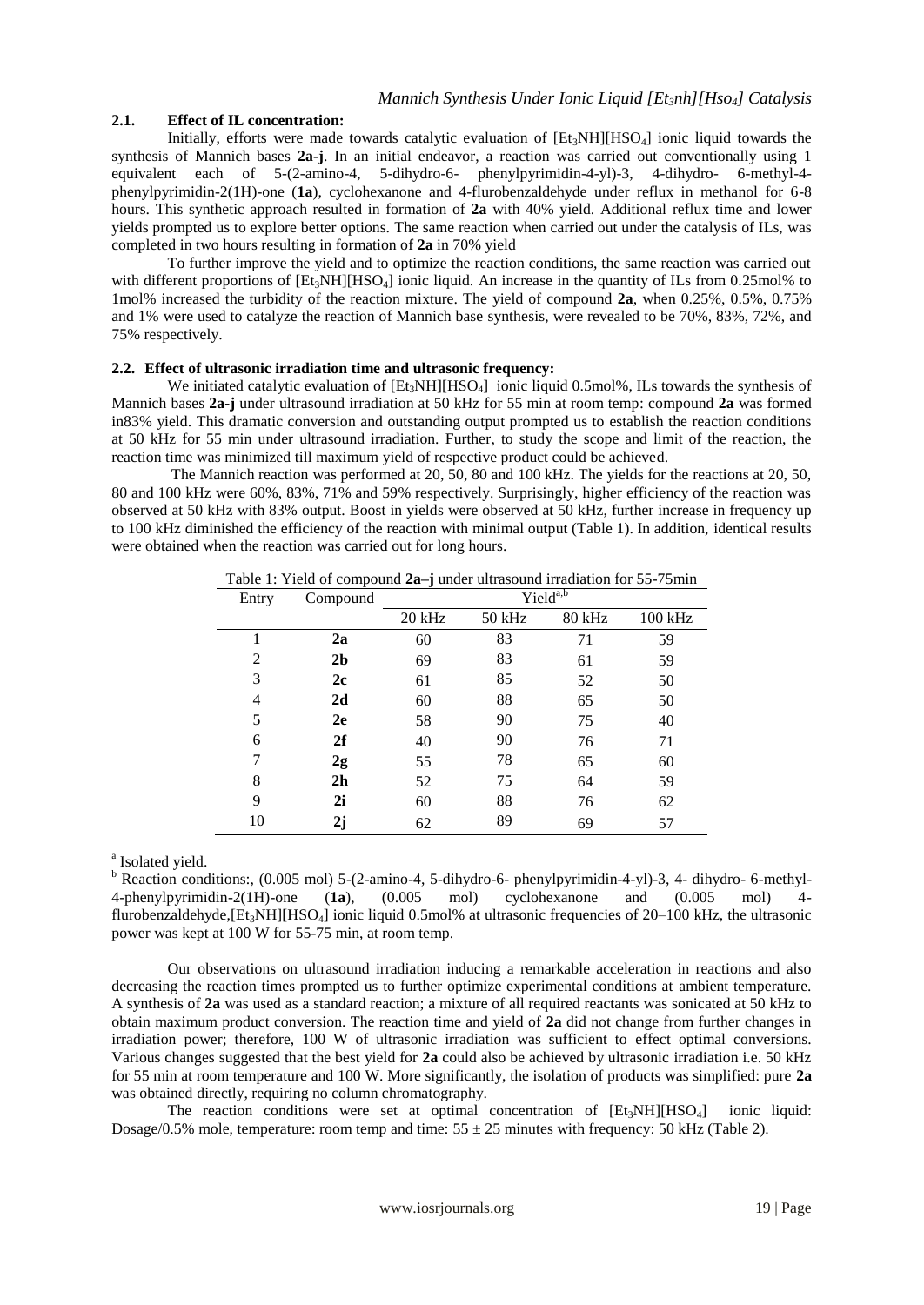| S.N | Entry          | Time      | Isolated Yield |  |
|-----|----------------|-----------|----------------|--|
|     |                | (minutes) | (%)            |  |
| 1.  | 2a             | 55        | 83             |  |
| 2.  | 2 <sub>b</sub> | 59        | 83             |  |
| 3.  | 2c             | 61        | 85             |  |
| 4.  | 2d             | 56        | 88             |  |
| 5.  | 2e             | 69        | 90             |  |
| 6.  | 2f             | 75        | 90             |  |
| 7.  | 2g             | 65        | 78             |  |
| 8.  | 2 <sub>h</sub> | 59        | 75             |  |
| 9.  | 2i             | 71        | 88             |  |
| 10. | 2j             | 70        | 89             |  |

|  | Table 2: Catalytic activity evaluation for Mannich reaction with respect to time at 50 kHz |  |  |  |  |
|--|--------------------------------------------------------------------------------------------|--|--|--|--|
|  |                                                                                            |  |  |  |  |

The purity of the compounds was monitored by TLC and the structures of all the derivatives **2a-j** were supported by spectral data. The IR, <sup>1</sup>HNMR, <sup>13</sup>CNMR, Mass spectra and elemental analytical data are in agreement with the proposed structures. Physical and analytical data of the synthesized compounds are reported in Table 3.

Table3: Synthesis of substituted 5-(2-((phenyl)(2-oxocyclohexyl)methylamino)-6-phenyl-4,5-dihydropyrimidin-4-yl)-6-methyl-4-phenyl-3,4-dihydropyrimidin-2(1H)-one (**2a-j**) promoted by ultrasound irradiation at 50kHz

| Entry | Compd.         | $R_1$            | $R_2$ | $R_3$            | $\rm R_4$ | Yield <sup>a/b</sup> $(\%)$ | m.p.    | Mol. Formula              |
|-------|----------------|------------------|-------|------------------|-----------|-----------------------------|---------|---------------------------|
|       |                |                  |       |                  |           |                             | $(^0C)$ |                           |
|       | 2a             | H                | H     | H                | 4F        | 40/83                       | 123     | $C_{34}H_{34}N_5O_2F$     |
| 2     | 2 <sub>b</sub> | H                | H     | OCH <sub>3</sub> | 2Cl       | 39/83                       | 117     | $C_{35}H_{36}N_5O_3Cl$    |
| 3     | 2c             | H                | H     | Cl               | 2Cl       | 45/85                       | 127     | $C_{34}H_{33}N_5O_2Cl_2$  |
| 4     | 2d             | OCH <sub>3</sub> | Н     | H                | 4F        | 35/88                       | 161     | $C_{35}H_{36}N_5O_3F$     |
| 5     | 2e             | OCH <sub>3</sub> | H     | OCH <sub>3</sub> | 4F        | 52/90                       | 118     | $C_{36}H_{38}N_5O_4F$     |
| 6     | 2f             | OCH <sub>3</sub> | H     | Cl               | 4F        | 49/90                       | 140     | $C_{35}H_{35}N_5O_3CIF$   |
| 7     | 2g             | <b>OH</b>        | H     | OCH <sub>3</sub> | 4F        | 41/78                       | 138     | $C_{35}H_{36}N_5O_4F$     |
| 8     | 2 <sub>h</sub> | <b>OH</b>        | C1    | H                | 4F        | 37/75                       | 145     | $C_{34}H_{33}N_5O_3ClF$   |
| 9     | 2i             | Cl               | H     | OCH <sub>3</sub> | 4F        | 43/88                       | 112     | $C_{35}H_{35}N_5O_3ClF$   |
| 10    | 2j             | Cl               | C1    | H                | 4F        | 42/89                       | 107     | $C_{34}H_{32}N_5O_2Cl_2F$ |

<sup>a</sup>: Isolated yield by conventional method.

<sup>b</sup>: Isolated yield by catalysis of [Et<sub>3</sub>NH][HSO<sub>4</sub>] ionic liquid under ultrasound irradiation.

# **2.3. Compound Characterization:**

The IR spectra of compounds 2a-j showed a peak at 3098-3150  $cm^{-1}$  due to  $-NH$  function. A sharp band was observed at  $1680-1720$  cm<sup>-1</sup> corresponding to the carbonyl (-C=O) function derived from cyclohexanone structure.

A molecule with two chiral centers will have 4 stereomers comprising of diastereomeric and enantiomeric pairs. The four stereomers have the following configurations at the carbogenic center: RR, SS and RS, SR. Conventional organic synthesis without chiral catalysts always results in racemic mixtures. For a nondiastereoselective reaction the pairs of racemates ie  $[RR + SS]$  and  $[RS + SR]$  can be separated by column. Enantiomers cannot be differentiated by NMR whereas the diastereomers show variations in coupling constants sufficient to permit differentiation. In a racemate of enantiomers the protons on the adjoining chiral centres will have a cis- relationship while in the diastereomer racemate the adjoining protons should have a transrelationship. The cis coupling constant is generally smaller than that of the trans coupling constant.

In our study the <sup>1</sup>HNMR spectrum of 2a showed characteristic doublet at  $\delta$  2.73-2.76 with *J* =10.88 Hz for the vicinal proton C28 coupled with the C35 proton of cyclohexanone at cis position. There was no evidence of a vicinal proton at trans position suggesting a possible preponderance of one set of enantiomers over the diastereomers in the racemic isolates.

The <sup>1</sup>H NMR spectra of compounds 2a-j displayed an additional signal at 3.00-3.75 ppm due to the – NH linkage derived from aminopyrimidine moiety with aldehyde and cyclohexanone, while the signal due the –  $NH<sub>2</sub>$  group of aminopyrimidine structure did not appear. The singlet for  $-OCH<sub>3</sub>$  observed at 3.86-3.96 ppm integrated for three protons in <sup>1</sup>H NMR spectra of compounds 2b, 2d-f, 2g and2i. The <sup>1</sup>H NMR spectra of compounds 2g and 2h revealed singlets at 10.39 ppm and 10.40 ppm integrating for a single proton of –OH group respectively. The signal at aliphatic region integrating for 9 protons indicated the presence of a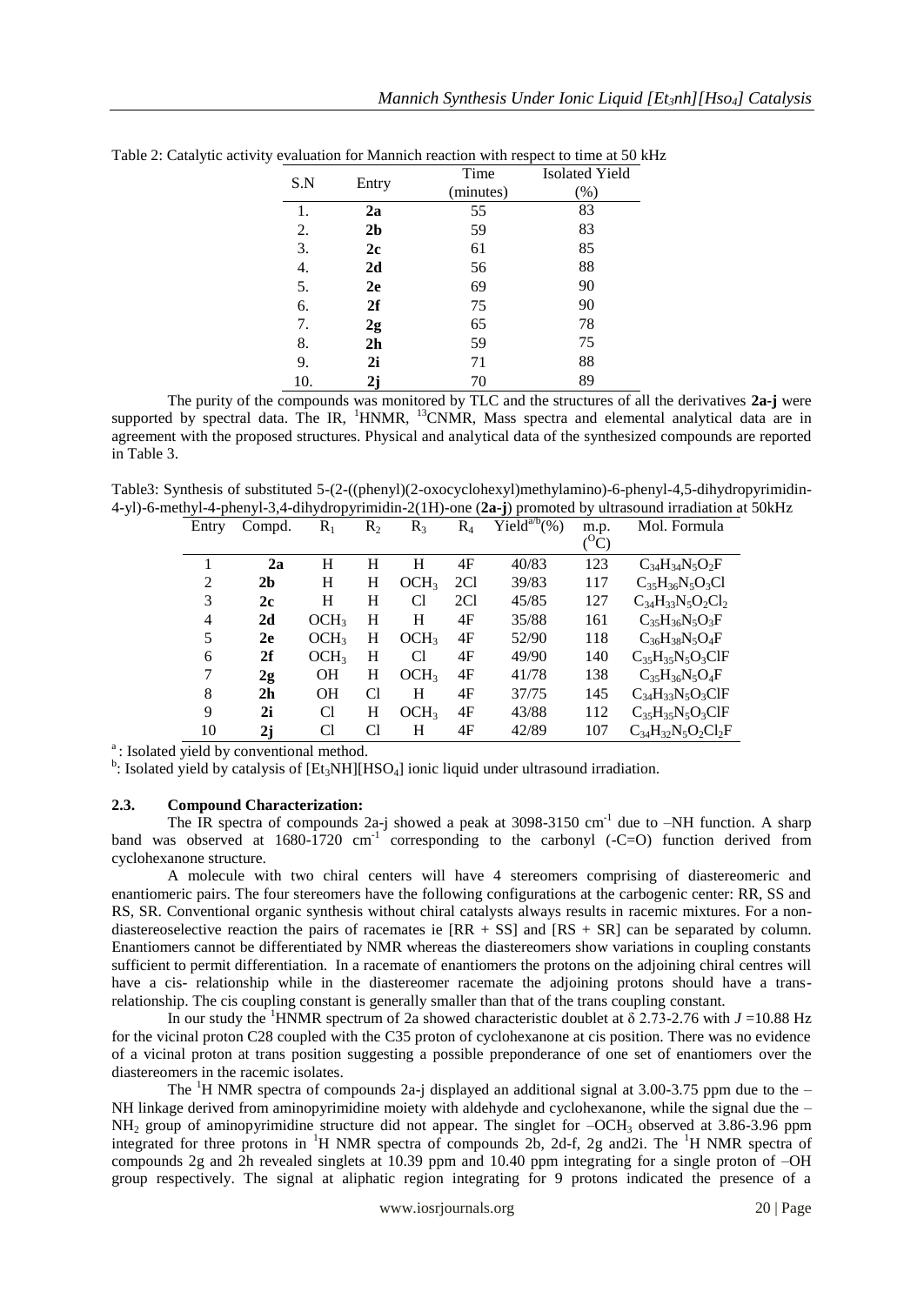cyclohexanone ring attached to an –NH group of aminopyrimidine appended with an aldehyde moiety. All compounds supported these stereo-chemical evidences.

The <sup>13</sup>C NMR of compound 2ashowed the peak at  $\delta$  15.1, 23.7, 24.2, 24.8, 35.4, 36.5, 40.6, 50.2, 56, 58.6, 114.6, 124.5, 127.1, 128.2, 129.4, 129.8, 130.9, 134.3, 136.7, 143.6, 150.7, 160.3, 163.6, 164.3, 210.6 ppm. The compounds 2a-j revealed peaks at 210.5-212.1 suggesting the presence of -C=O of cyclohexanone ring. The mass of 2a m/z = 563 ( $M^{+}$ ) confirmed the structure. The compounds 2a-j gave satisfactory elemental analysis. The physicochemical data is depicted in Table 3**.**

## **3.1 General**

## **III. Experimental**

Melting points were determined by open capillary method and are uncorrected. All solvents were distilled and dried prior to use. TLC was performed on silica gel G.  $^1$ HNMR and  $^{13}$ CNMR spectra were recorded in DMSO-d<sub>6</sub>/CDCl<sub>3</sub> solutions on a Brucker AC 400 (MHz) instrument and <sup>13</sup>CNMR spectra were recorded in CDCl3on Varian mercury 300 instrument. Chemical shifts are reported in ppm using TMS as internal standard. IR spectra were obtained on a Perkin Elmer 1800 spectrophotometer using KBr discs and Mass spectra were measured with Shimadzu gas chromatograph. Elemental analyses were performed on a Perkin Elmer 2400 instrument. The reactions were carried out with a high-intensity ultrasonic probe (Misonix, XL sonifier, 1.13 cm-diameter Ti horn,  $20-100$  kHz,  $100$  W/cm<sup>2</sup>).

#### **3.2 General procedure for the preparation of Mannich reactions 2a-j.**

General procedure for the preparation of 5-(2-((4-fluorophenyl)(2-oxocyclohexyl)methylamino)-6 phenyl-4,5-dihydropyrimidin-4-yl)-6-methyl-4-phenyl-3,4-dihydropyrimidin-2(1H)-one (2a) Conventional Method:

To a well stirred solution of (0.005 mol) 5-(2-amino-4, 5-dihydro-6- phenylpyrimidin-4-yl)-3, 4 dihydro- 6-methyl-4-phenylpyrimidin-2(1H)-one (1a), (0.005 mol) cyclohexanone and (0.005 mol) 4 flurobenzaldehyde in methanol (10ml), HCl was added so that the pH of the reaction was maintained at 5-6. The reaction mixture was allowed to stir for a brief while, followed by 6-8 hrs reflux. At the end of the reaction, the mixture was treated with ice cold water. The products of  $5-(2-((4-fluoropheny))(2$ oxocyclohexyl)methylamino)-6-phenyl-4,5-dihydropyrimidin-4-yl)-6-methyl-4-phenyl-3,4-dihydropyrimidin-2(1H)-one (2a) was separated by filtration and purified by recrystallization from ethanol.

## **Non-Conventional Method:**

Ionic Liquid: To a well stirred mixture of (0.005 mol) 5-(2-amino-4, 5-dihydro-6- phenylpyrimidin-4 yl)-3, 4- dihydro- 6-methyl-4-phenylpyrimidin-2(1H)-one **(1a)**, (0.005 mol) cyclohexanone and (0.005 mol) 4 flurobenzaldehyde, the quaternary ammonium ionic liquids (Triethylamine sulfate  $[Et<sub>3</sub>NH][HSO<sub>4</sub>](1%)$ ). The reaction mixture was allowed to stir for some time and refluxed for 2-3 hr. The progress of reaction was monitored by TLC. At the end of the reaction, the mixture was treated with ice cold water. The products of 5-(2- ((4-fluorophenyl)(2-oxocyclohexyl)methylamino)-6-phenyl-4,5-dihydropyrimidin-4-yl)-6-methyl-4-phenyl-3,4 dihydropyrimidin-2(1H)-one **(2a)** was separated by filtration and purified by recrystallization from ethanol.

#### **Ultrasound Irradiation**

The quaternary ammonium ionic liquids (Triethylamine sulfate  $[Et_3NH][HSO_4]$ ) (0.5%) was added drop wise at room temperature to a well stirred solution of (0.005 mol) 5-(2-amino-4, 5-dihydro-6 phenylpyrimidin-4-yl)-3, 4- dihydro- 6-methyl-4-phenylpyrimidin-2(1H)-one (**1a**), (0.005 mol) cyclohexanone and (0.005 mol) 4-flurobenzaldehyde; The reaction mixture was allowed to stir for some time, followed by continuous irradiation by ultrasound wave (50kHz) at room temperature for few minutes. The progress of reaction was monitored by TLC. At the end of the reaction, the mixture was treated with ice cold water. The products of 5-(2-((4-fluorophenyl)(2-oxocyclohexyl)methylamino)-6-phenyl-4,5-dihydropyrimidin-4-yl)-6 methyl-4-phenyl-3,4-dihydropyrimidin-2(1H)-one (**2a**) was separated by filtration and purified by recrystallization from ethanol, yield 83%.; similarly the series of compounds has been synthesized.

## *5-(2-((4-fluorophenyl)(2-oxocyclohexyl)methylamino)-6-phenyl-4,5-dihydropyrimidin-4-yl)-6 methyl-4-phenyl-3,4-dihydropyrimidin-2(1H)-one* **(2a)**

Yield: 83%; m.p.: 123°C; IR (KBr): 3250 (-NH), 1747 cm<sup>-1</sup>(C=O); <sup>1</sup>HNMR (400MHz, CDCl<sub>3</sub>): δ 1.24-1.87 (m, 9H, cyclohexanone), 2.03 (s, 3H, Ar-CH3), 2.73-2.76 (d, 1H, *J* = 10.88Hz, -CH), 3.47 (s, 1H, -NH), 5.08 (s, 1H, -CH), 6.71 (s, 1H, Ar-CH), 6.82-6.85 (d, 2H, *J* = 12.96 Hz, Ar-CH2), 6.88-7.06 (m, 12H, Ar-H), 7.10 (s, 2H, -NH), 7.21 (s, 2H, Ar-CH); <sup>13</sup>CNMR (75MHz, CDCl3): δ 15.1, 23.7, 24.2, 24.8, 35.4, 36.5, 40.6, 50.2, 56, 58.6, 114.6, 124.5, 127.1, 128.2, 129.4, 129.8, 130.9, 134.3, 136.7, 143.6, 150.7, 160.3, 163.6, 164.3, 210.6; GC/MS: m/z 563 (M<sup>+</sup>). Anal. Calcd. for C<sub>34</sub>H<sub>34</sub>N<sub>5</sub>O<sub>2</sub>F: C, 72.44; H, 6.08; N, 12.43. Found: C, 72.32; H, 5.93; N, 12.35 %.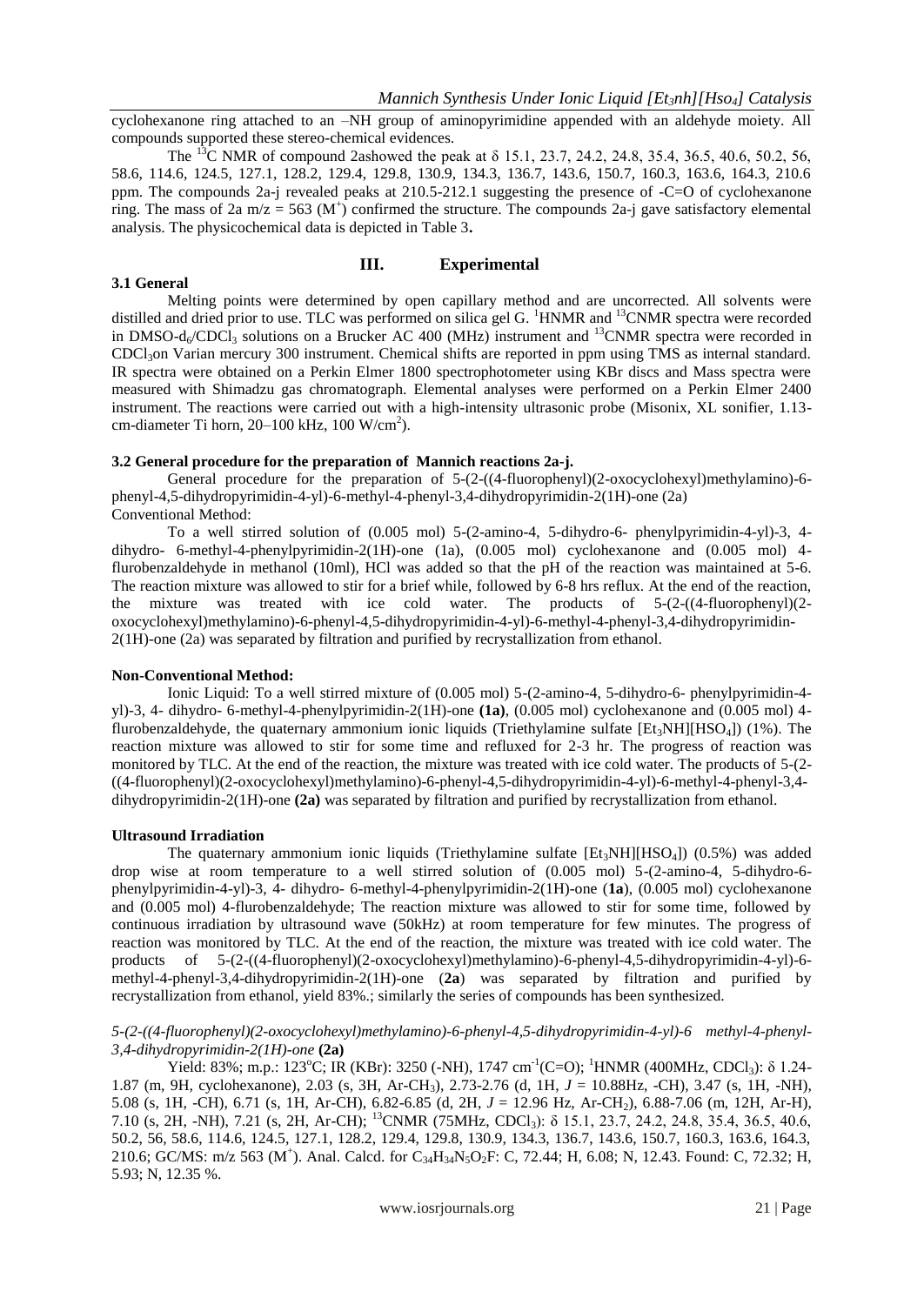*5-(2-((2-chlorophenyl)(2-oxocyclohexyl)methylamino)-6-(4-methoxyphenyl)-4,5-dihydro pyrimidin-4-yl)-6-methyl-4-phenyl-3,4-dihydropyrimidin-2(1H)-one* **(2b)** Yield: 83%; m.p.: 117<sup>o</sup>C; IR (KBr): 3245 (-NH), 1749 cm<sup>-1</sup>(C=O); <sup>1</sup>HNMR (400MHz, CDCl<sub>3</sub>):  $\delta$  1.25-1.79 (m, 9H, cylcohexanone), 2.12 (s, 3H, Ar-CH3), 2.79-2.81 (d, 1H, *J* = 10.2 Hz, -CH), 3.52 (s, 1H,-NH), 3.92 (s, 3H, - OCH3), 5.02 (s, 1H, -CH), 6.64 (s, 1H, Ar-CH), 6.65-6.67 (d, 2H, *J* = 8.44 Hz, Ar-CH2), 6.87-7.33 (m, 15H, Ar-H, -NH,); <sup>13</sup>CNMR (75MHz, CDCl3): δ 14.8, 24.2, 24.7, 25.1, 34.8, 36.6, 40.5, 41.1, 114.1, 115.3, 124.1, 126.2, 126.5, 128.4, 129.3, 129.8, 133.6, 140.3, 143.2, 150.5, 163.1, 164.7, 211.2; GC/MS: m/z 609 (M<sup>+</sup> ). Anal. Calcd. for C<sub>35</sub>H<sub>36</sub>N<sub>5</sub>O<sub>3</sub>Cl: C, 68.89; H, 5.94; N, 11.48. Found: C, 68.76; H, 5.81; N, 11.32 %. *5-(6-(4-chlorophenyl)-2-((2-chlorophenyl)(2-oxocyclohexyl)methylamino)-4,5-dihydro pyrimidin-4-yl)-6-methyl-4-phenyl-3,4-dihydropyrimidin-2(1H)-one* **(2c)** Yield: 85%; m.p.: 127<sup>o</sup>C; IR (KBr): 3252 (-NH), 1744 cm<sup>-1</sup>(C=O); <sup>1</sup>HNMR (400MHz, CDCl<sub>3</sub>):  $\delta$  1.25-1.96 (m, 9H, cyclohexanone), 2.11 (s, 3H, Ar-CH3), 2.62-2.64 (d, 1H,*J* = 9.80 Hz, -CH), 3.06 (s, 1H, -NH), 5.06 (s, 1H, - CH), 6.92-7.04 (m, 3H, Ar-CH<sub>2</sub>, Ar-CH), 7.10-7.57 (m, 14H, Ar-H, -NH); <sup>13</sup>CNMR (75MHz, CDCl<sub>3</sub>)  $\delta$  15.2, 24.3, 24.7, 25.3, 35.1, 36.7, 40.5, 41.3, 55.1, 58.1, 115.1, 124.2, 126.6, 127.3, 128.1, 128.3, 129.2, 130.1, 132, 133.6, 136.3, 140.3, 143.5, 150.4, 162.5, 164.5, 210.5; GC/MS: m/z 613 (M<sup>+</sup>). Anal. Calcd. for C<sub>34</sub>H<sub>33</sub>N<sub>5</sub>O<sub>2</sub>Cl<sub>2</sub>: C, 66.44; H, 5.42; N, 11.41. Found: C, 66.31; H, 5.34; N, 11.29 %. *5-(2-((4-fluorophenyl)(2-oxocyclohexyl)methylamino)-6-phenyl-4,5-dihydropyrimidin-4-yl)-4-(4 methoxyphenyl)-6-methyl-3,4-dihydropyrimidin-2(1H)-one* **(2d)** Yield: 88%; m.p.: 161°C; IR (KBr): 3246 (-NH), 1748 cm<sup>-1</sup>(C=O); <sup>1</sup>HNMR (400MHz, CDCl<sub>3</sub>):  $\delta \delta$  1.24-1.88 (m, 9H, cyclohexanone), 2.07 (s, 3H, Ar-CH3), 2.79-2.82 (d, 1H, *J* = 10.12 Hz, -CH), 3.17(s, 1H, -NH), 3.89 (s, 3H, -OCH<sub>3</sub>), 4.93 (s, 1H, -CH), 6.65-7.29 (m, 18H, Ar-CH, Ar-CH<sub>2</sub>, -NH); <sup>13</sup>CNMR (75MHz, CDCl<sub>3</sub>) : δ 14.6, 24.2, 24.6, 25.2, 35.6, 36.4, 41.2, 50.1, 55.1, 55.9, 58.1, 114.1, 114.7, 123.9, 127.9, 129.2, 129.6, 130.8, 134.3, 135.7, 135.4, 150.5, 158.6, 160.2, 163.1, 165.3, 110.9; GC/MS: m/z593 (M<sup>+</sup>). Anal. Calcd. for C<sub>35</sub>H<sub>36</sub>N<sub>5</sub>O<sub>3</sub>F: C, 70.82; H, 6.10; N, 11.80. Found: C, 70.68; H, 6.01; N, 11.69 %. *5-(2-((4-fluorophenyl)(2-oxocyclohexyl)methylamino)-6-(4-methoxyphenyl)-4,5-dihydro pyrimidin-4-yl)-4-(4-methoxyphenyl)-6-methyl-3,4-dihydropyrimidin-2(1H)-one* **(2e)** Yield: 90%; m.p.: 118°C; IR(KBr): 3251 (-NH), 1749 cm<sup>-1</sup>(C=O); <sup>1</sup>HNMR (400MHz, CDCl<sub>3</sub>):  $\delta \delta$  1.26-1.91 (m, 9H, cyclohexanone), 2.02 (s, 3H, Ar-CH3), 2.78-2.80 (d, 1H, *J* = 10.00 Hz, -CH), 3.02 (s, 1H, -NH), 3.92 (s, 3H,  $-OCH_3$ ), 3.96 (s, 3H,  $-OCH_3$ ), 4.93 (s, 1H, -CH), 6.57 (s, 1H, Ar-CH), 6.66-7.52 (m, 16H, Ar-CH<sub>2</sub>, Ar-H, -NH); <sup>13</sup>CNMR (75MHz, CDCl<sub>3</sub>) : δ 14.8, 24.2, 24.5, 25.2, 35.2, 36.6, 41.3, 50.1, 55.1, 55.8, 58.2, 114.3, 115.4, 124.6, 126.4, 128.1, 130, 134.6, 136.1, 150.4, 158.4, 160.4, 163.3, 164.5, 210.8; GC/MS: m/z 623 (M<sup>+</sup> ). Anal. Calcd. for  $C_{36}H_{38}N_5O_4F$ : C, 69.32; H, 6.14; N, 11.23. Found: C, 69.19; H, 6.07; N, 11.12 %. *5-(6-(4-chlorophenyl)-2-((4-fluorophenyl)(2-oxocyclohexyl)methylamino)-4,5-dihydro pyrimidin-4-yl)-4-(4-methoxyphenyl)-6-methyl-3,4-dihydropyrimidin-2(1H)-one* **(2f)** Yield: 90%; m.p.: 140°C; IR (KBr): 3245 (-NH), 1747 cm<sup>-1</sup>(C=O); <sup>1</sup>HNMR (400MHz, CDCl<sub>3</sub>):  $\delta \delta$  1.18-1.60 (m, 9H, cyclohexanone), 2.08 (s, 3H, Ar-CH3), 2.85-2.87 (d, 1H, *J* = 10.20 Hz, -CH), 3.75 (s, 1H, -NH), 3.80 (s, 3H, -OCH<sub>3</sub>), 5.08 (s, 1H, -CH), 6.80-6.91 (m, 3H, Ar-CH, Ar-CH<sub>2</sub>), 7.02-7.70 (m, 14H, Ar-H, -NH); <sup>13</sup>CNMR (75MHz, CDCl3) : δ 15.4, 24.1, 24.8, 25.2, 35.1, 36.2, 41.5, 50.2, 54.8, 55.9, 57.9, 114.2, 115.2, 124.2, 128.1, 129.3, 129.7, 130.5, 131.8, 135.4, 136.3, 137.2, 150.3, 159.1, 160.6, 163.3, 164.4, 110.5; GC/MS: m/z 627 (M<sup>+</sup>). Anal. Calcd. for C<sub>35</sub>H<sub>35</sub>N<sub>5</sub>O<sub>3</sub>ClF: C, 66.92; H, 5.62; N, 11.14. Found: C, 66.78; H, 5.46; N, 11.02 %. *5-(2-((4-fluorophenyl)(2-oxocyclohexyl)methylamino)-6-(4-methoxyphenyl)-4,5-dihydro pyrimidin-4-yl)-4-(4-hydroxyphenyl)-6-methyl-3,4-dihydropyrimidin-2(1H)-one* **(2g)** Yield: 78%; m.p.: 138°C; IR (KBr): 3247 (-NH), 1755 cm<sup>-1</sup>(C=O); <sup>1</sup>HNMR (400MHz, CDCl<sub>3</sub>):  $\delta$  1.34-1.82 (m, 9H, cyclohexanone), 1.97 (s, 3H, Ar-CH3), 2.54-2.56 (d, 1H, 10.02 Hz, -CH), 3.02 (s, 1H, -NH,), 3.89 (s, 3H, - OCH3), 4.95 (s, 1H, -CH), 6.97 (s, 1H, Ar-CH), 7.06-7.56 (m, 17H, Ar-CH2, Ar-H, -NH), 10.39 (s, 1H, -OH);  $^{13}$ CNMR (75MHz, CDCl<sub>3</sub>) : δ 14.3, 23.6, 24.4, 24.6, 34.6, 36.2, 41.7, 49.5, 54.4, 56.2, 57.4, 114.8, 115.6, 124.1, 126.6, 128.1, 128.4, 129.9, 131.9, 134.2, 136.4, 150.3, 156.1, 160.2, 163.3, 164.2, 212.1; GC/MS: m/z 609 (M<sup>+</sup> ). Anal. Calcd. for C<sub>35</sub>H<sub>36</sub>N<sub>5</sub>O<sub>4</sub>F: C, 68.92; H, 5.91; N, 11.48. Found: C, 68.88; H, 5.87; N, 11.56 %. *5-(6-(2-chlorophenyl)-2-((4-fluorophenyl)(2-oxocyclohexyl)methylamino)-4,5-dihydro pyrimidin-4-yl)-4-(4-hydroxyphenyl)-6-methyl-3,4-dihydropyrimidin-2(1H)-one* **(2h)** Yield: 75%; m.p.: 145°C; IR (KBr): 3250 (-NH), 1751 cm<sup>-1</sup>(C=O); <sup>1</sup>HNMR (400MHz, CDCl<sub>3</sub>):  $\delta \delta$  1.32-1.81 (m, 9H, cyclohexanone), 1.95 (s, 3H, Ar-CH3), 2.52-2.54 (d, 1H, *J* = 10.04Hz, -CH), 3.02 (s, 1H, -NH,), 4.94 (s, 1H, -CH), 6.98 (s, 1H, Ar-CH), 7.07-7.57 (m, 17H, Ar-CH2, Ar-H, -NH), 10.40 (s, 1H, -OH); <sup>13</sup>CNMR (75MHz, CDCl3) : δ 14.4, 23.5, 24.2, 24.6, 34.5, 36.2, 41.1, 49.3, 54.6, 57.8, 115.3, 124, 126.6, 128, 128.8, 129.7, 130.5, 132.2, 134.1, 135.7, 136.9, 150.4, 158.2, 160.1, 163.3, 164.4, 211.3; GC/MS: m/z 614 (M<sup>+</sup> ). Anal. Calcd. for  $C_{34}H_{33}N_5O_3CIF: C, 66.51; H, 5.42; N, 11.40.$  Found: C, 66.38; H, 5.47; N, 11.56 %. *4-(4-chlorophenyl)-5-(2-((4-fluorophenyl)(2-oxocyclohexyl)methylamino)-6-(4-methoxy phenyl)-4,5-dihydropyrimidin-4-yl)-6-methyl-3,4-dihydropyrimidin-2(1H)-one* **(2i)**

Yield: 88%; m.p.: 112°C; IR (KBr): 3247 (-NH), 1755 cm<sup>-1</sup>(C=O); <sup>1</sup>HNMR (400MHz, DMSO-d<sub>6</sub>): δ 1.09-1.78 (m, 9H, cyclohexanone), 2.12 (s, 3H, Ar-CH3), 2.71-2.73 (d, 1H, *J* = 10.00 Hz, -CH), 3.39 (s, 1H, -NH), 3.86 (s,